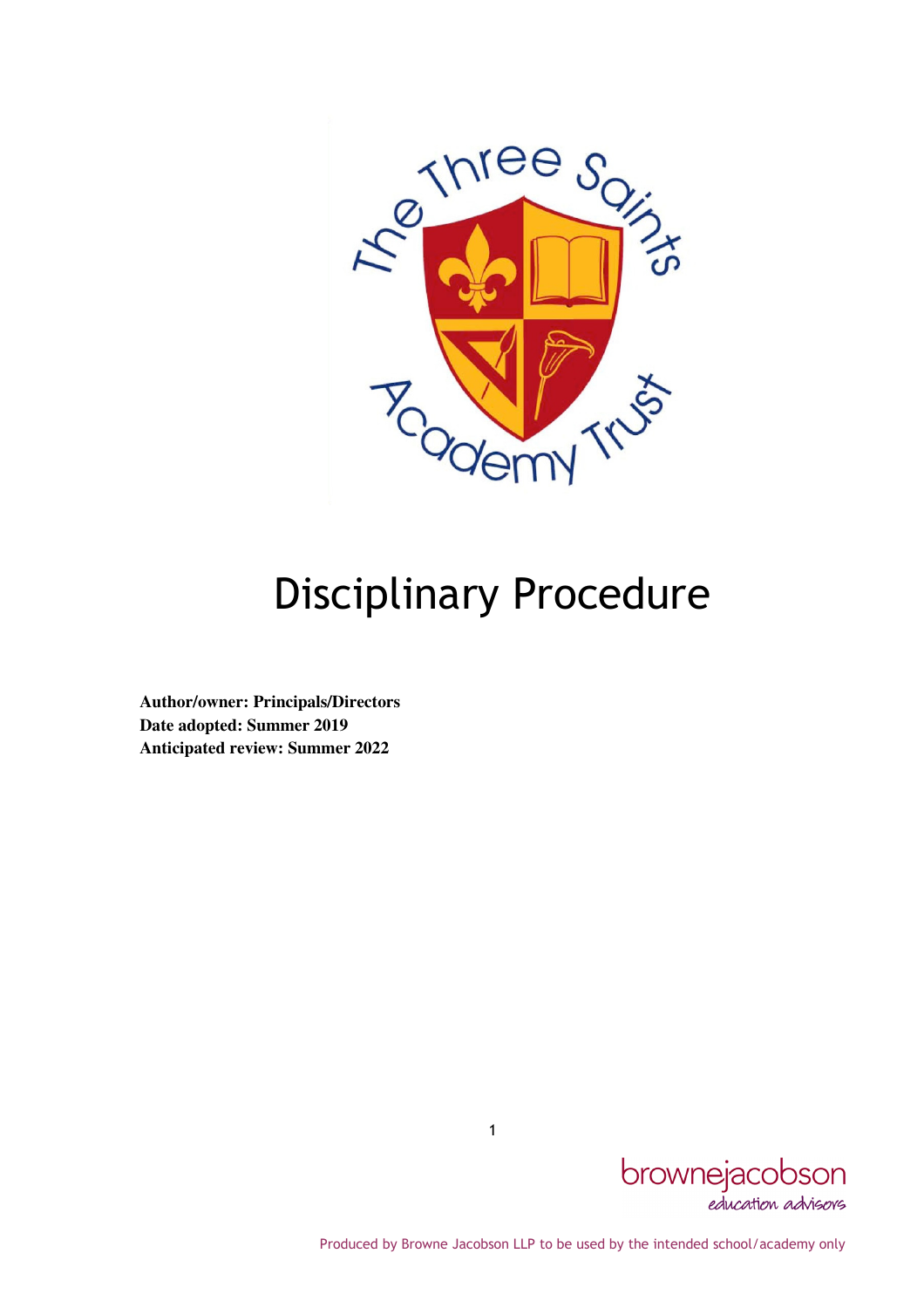# Contents

| $\mathbf{1}$ . |                                                                                 |  |
|----------------|---------------------------------------------------------------------------------|--|
| 2.             |                                                                                 |  |
| 3.             |                                                                                 |  |
| 4.             |                                                                                 |  |
| 5.             |                                                                                 |  |
| 6.             |                                                                                 |  |
| 7.             |                                                                                 |  |
| 8.             |                                                                                 |  |
| 9.             |                                                                                 |  |
| 10.            |                                                                                 |  |
| 11.            |                                                                                 |  |
| 12.            |                                                                                 |  |
| 13.            |                                                                                 |  |
| 14.            |                                                                                 |  |
|                |                                                                                 |  |
|                | Appendix 2 - Managing allegations of abuse against teachers and other staff  13 |  |
|                |                                                                                 |  |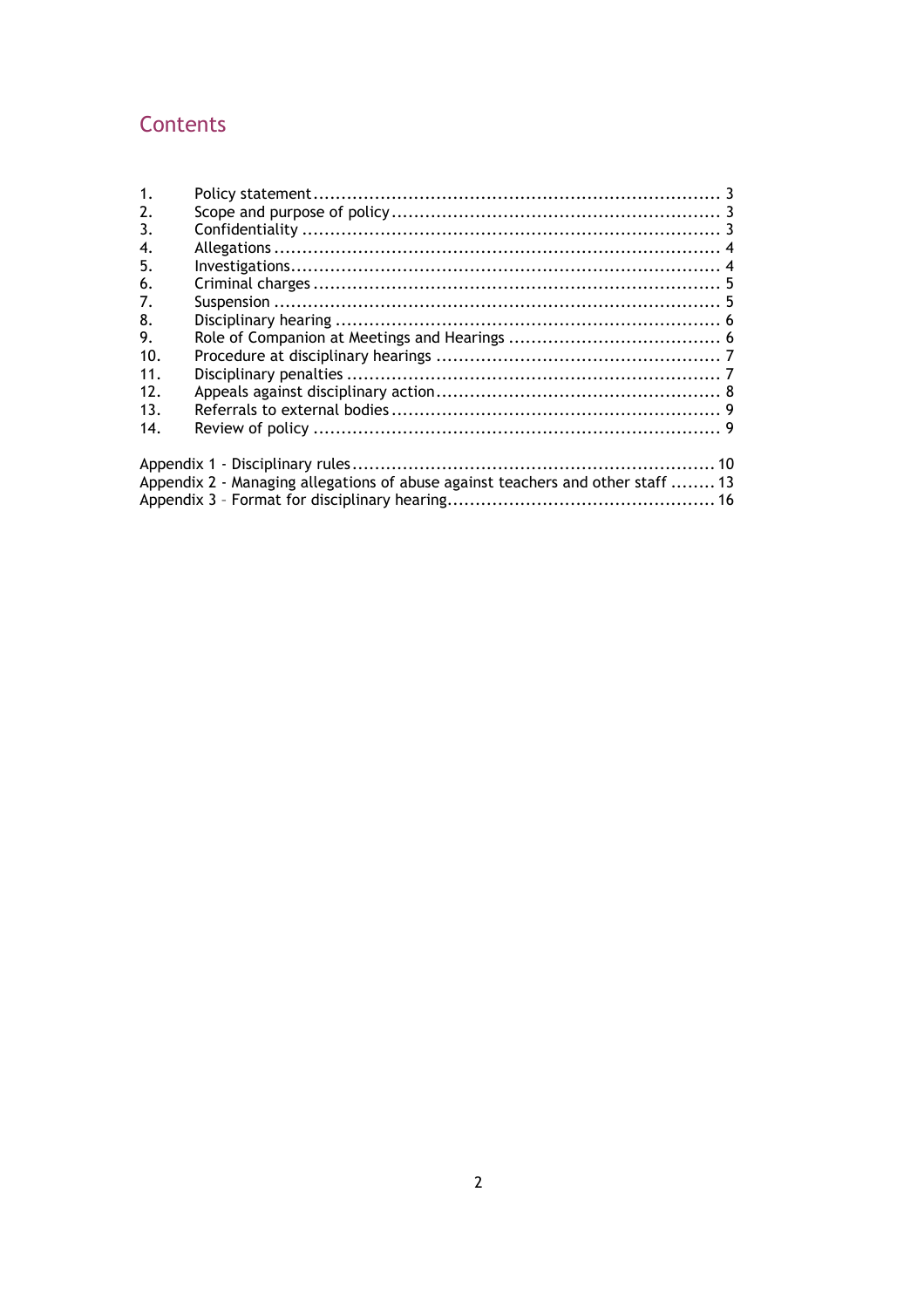#### 1. Policy statement

- 1.1 The aims of this Disciplinary Procedure and its associated Disciplinary Rules are to set out the standards of conduct expected of all staff and to provide a framework within which The Three Saints Academy Trust can work with employees to maintain satisfactory standards of conduct and to encourage improvement where necessary.
- 1.2 It is the Three Saints Academy Trust's policy to ensure that any disciplinary matter is dealt with fairly and that steps are taken to establish the facts and to give employees the opportunity to respond before taking any formal action.
- 1.3 This procedure does not form part of any employee's contract of employment and it may be amended at any time following consultation. We may also vary application of this procedure, including any time scales for action, as appropriate.
- 1.4 The policy has been agreed following consultation with staff and recognised trade unions. It has been formally adopted by the Trust Board.
- 2. Scope and purpose of policy
- 2.1 The procedure applies to all employees regardless of length of service excluding those in their probationary period where separate arrangements apply. It does not apply to agency workers or self-employed contractors.
- 2.2 This procedure is used to deal with misconduct. It does not apply to cases involving genuine sickness absence, proposed redundancies or poor performance. In those cases reference should be made to the appropriate policy or procedure on staff share.
- 2.3 Minor conduct issues can often be resolved informally between employees and their line manager. These discussions should be held in private and without undue delay whenever there is cause for concern. Where appropriate, a note of any such informal discussions may be placed on the employee's personnel file. In some cases an informal verbal warning or instruction may be given, which will not form part of the disciplinary records but may be referred to as part of any disciplinary proceedings where appropriate. Formal steps will be taken under this procedure if the matter is not resolved, or if informal discussion is not appropriate (for example, because of the seriousness of the allegation).
- 2.4 Employees will not normally be dismissed for a first act of misconduct, unless the Trust decides that the conduct amounts to gross misconduct or the employee has not completed a probationary period.
- 2.5 As recognisable figures in the local community the behaviour and conduct of staff in the Three Saints Academy Trust outside of work can impact on their employment. Therefore conduct outside work may be treated as a disciplinary matter if it is considered that it is relevant to the employee's employment (see disciplinary rules).
- 3. Confidentiality and data protection
- 3.1 It is the aim of the Three Saints Academy Trust to deal with disciplinary matters sensitively and with due respect for the privacy of any individuals involved. All employees must treat any information communicated to them in connection with an investigation or disciplinary matter as confidential.
- 3.2 Employees, and anyone accompanying them (including witnesses), must not make electronic recordings of any meetings or hearings conducted under this procedure.
- 3.3 Employees will normally be told the names of any witnesses whose evidence is relevant to disciplinary proceedings against them, unless there is good reason that a witness's identity should remain confidential.
- 3.4 During informal action, formal investigation and any subsequent stages of the procedure, the Three Saints Academy Trust will collect, process and store personal data in accordance with our data protection policy. The data will be held securely and accessed by, and disclosed to,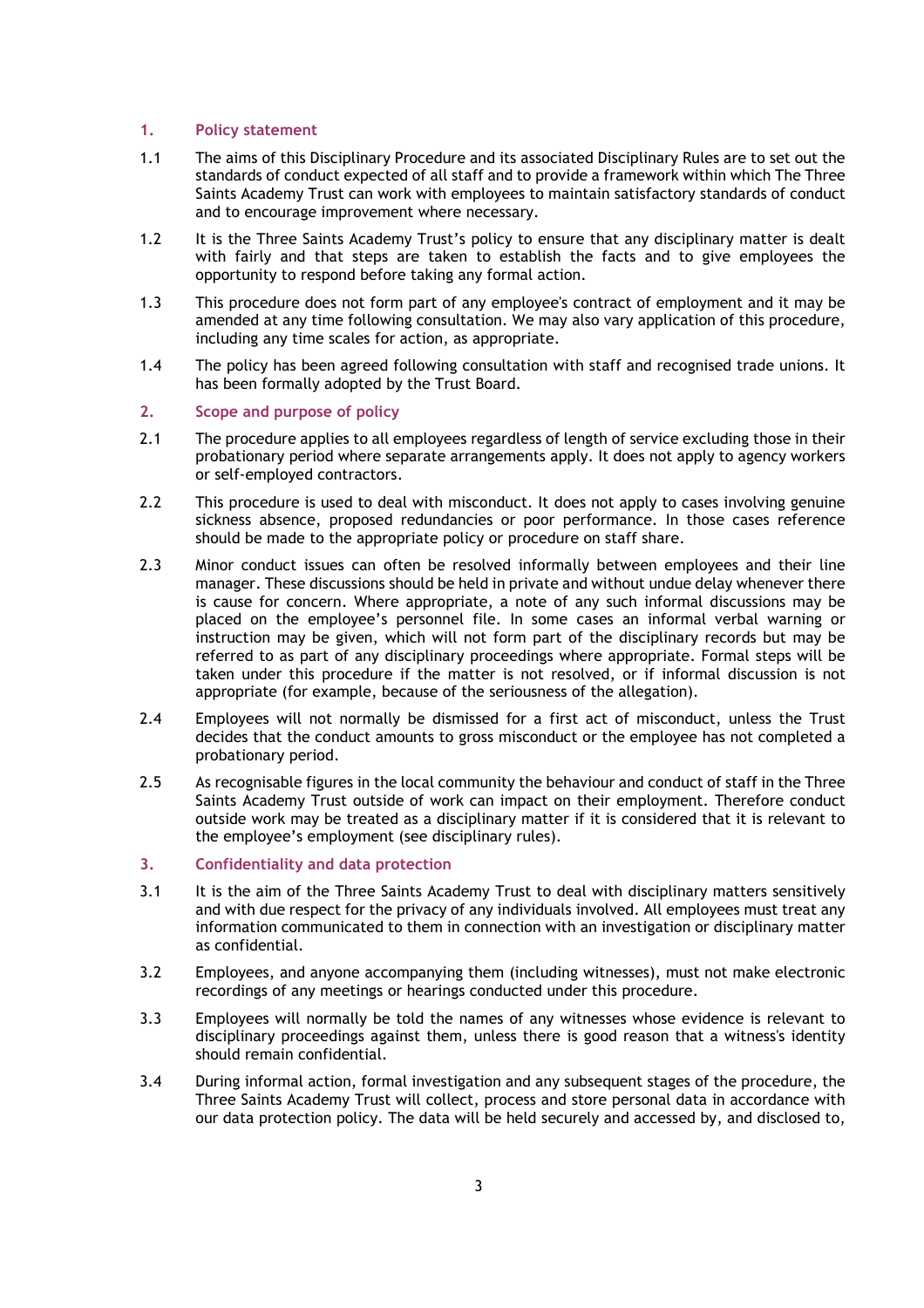individuals only for the purposes of completing the disciplinary procedure. Records will be kept in accordance with our Workforce Privacy Notice, our Retention and Destruction Policy and in line with the requirements of Data Protection Legislation (being (i) unless and until the GDPR is no longer directly applicable in the UK, the General Data Protection Regulation ((EU) 2016/679) and any national implementing laws, regulations and secondary legislation, as amended or updated from time to time, in the UK and then (ii) any successor legislation to the GDPR or the Data Protection Act 1998). Any breach of data protection may constitute a disciplinary offence, and be dealt with under this procedure.

#### 4. Allegations

- 4.1 Allegations may be brought to the Three Saints Academy Trust's attention in a number of ways and through a variety of sources. Appendix 1 sets out the disciplinary rules. As with disclosures made by children and young people, adults need to be aware that in making an allegation it is not always possible to keep the matter confidential. The Principal will need to decide upon the most appropriate course of action and may choose to proceed with an investigation even if the person making the allegation does not want them to.
- 4.2 Allegations which involve issues of child protection and/or abuse of children by staff should be referred immediately to the Designated Officer of the Local Authority. See Appendix 2 for further guidance on the management of this type of allegation. No further action under this procedure will usually be taken until the Designated Officer of the Local Authority has been consulted.

#### 5. Investigations

#### Preliminary investigation

- 5.1 Upon receiving any allegations against employees it is likely that further information will be required to establish what the next course of action should be. The Principal will seek to establish the basic facts of the situation; this may involve looking at records, speaking to witnesses, reviewing CCTV etc.
- 5.2 A preliminary investigation meeting may be held with the employee to establish the basic facts of the circumstance and to enable the Principal to determine whether further investigation is required. Such a meeting can sometimes give a reasonable explanation in response to allegations which then enables the matter to be concluded. A preliminary meeting will not be required in all cases and it is for the Principal to decide if this is appropriate.

#### Further investigation

- 5.3 After a preliminary investigation where it is determined that there is a need for investigation, or if the concerns are serious enough to warrant a full investigation immediately, the Principal will usually appoint an Investigating Officer to carry out the investigation. This will be an appropriate person to the nature of the allegations and the role of the employee. In the case of allegations made against the Principal the Chief Executive will be responsible for the management of the procedure and determining an appropriate investigating officer, either internally or externally.
- 5.4 The purpose of an investigation is to establish a fair and balanced view of the facts relating to any disciplinary allegations made against an employee, before deciding whether to proceed with a disciplinary hearing. The amount of investigation required will depend on the nature of the allegations and will vary from case to case. It may involve interviewing and taking statements from the employee and any witnesses, and/or reviewing relevant documents and other information.
- 5.5 It may be necessary to interview witnesses who may have information that is relevant to the allegations. A record of the meeting will be made and the witness will have the opportunity to review the record, make amendments for clarification purposes and sign and date the record. The Three Saints Academy Trust recognises that some employees may find this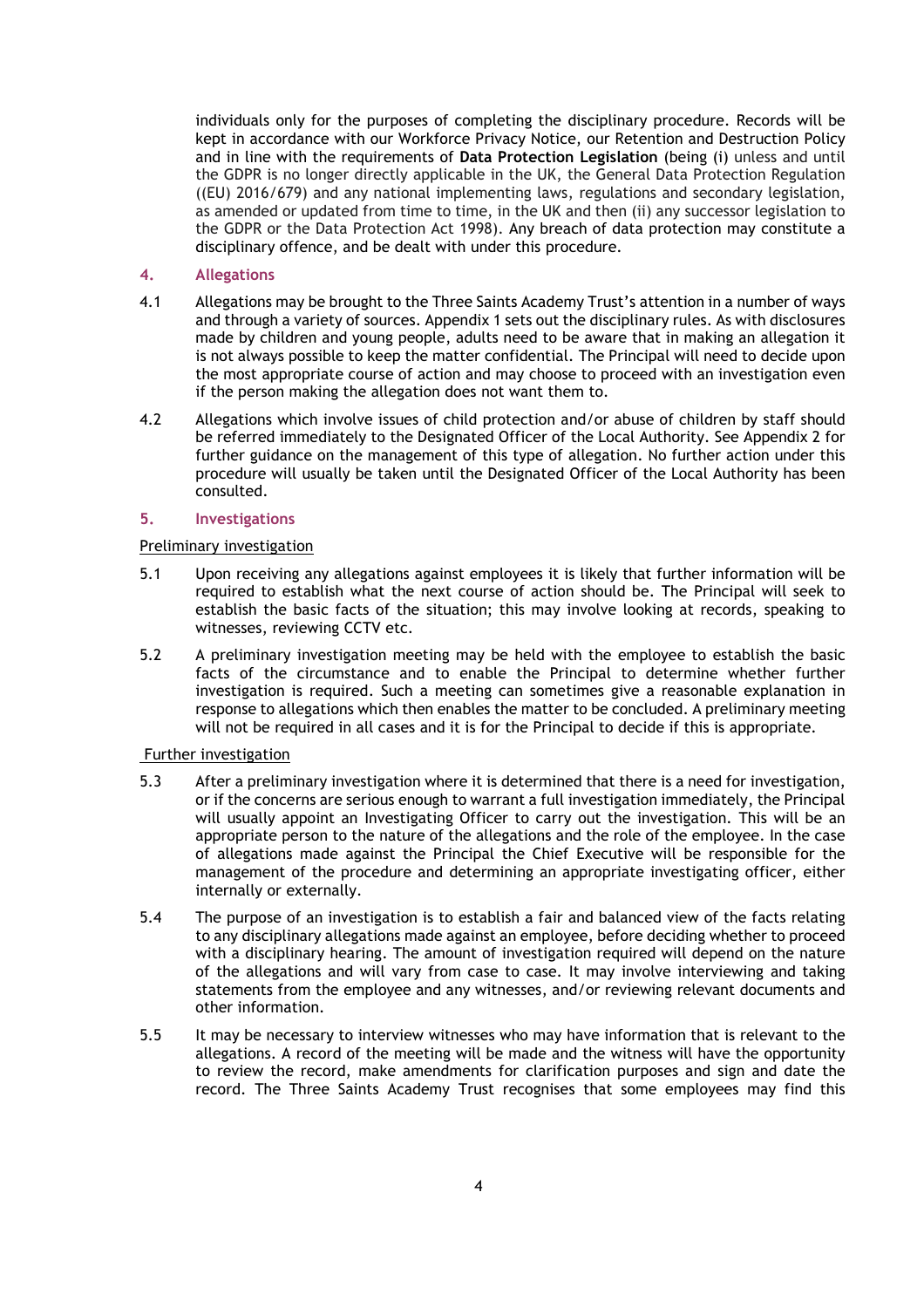difficult or worrying, however all employees are expected to fully participate in any such investigation.

- 5.6 Investigation meetings are solely for the purpose of fact-finding and no decision on disciplinary action will be taken until after a disciplinary hearing has been held. A record of the meeting will be made and the employee will have the opportunity to review the record, make amendments for clarification purposes and sign and date the record. The employee may be accompanied to the investigation meeting by their trade union representative or a work colleague if one is available. No rearrangement will be made to the time and date of the investigation meeting to enable a companion to attend.
- 5.7 Employees must co-operate fully and promptly in any investigation. This will include providing the names of any relevant witnesses, disclosing any relevant documents or information and attending investigative interviews if required. As each investigation will vary in length and complexity it will be completed in as short a time frame as possible.

#### 6. Criminal charges

- 6.1 Where conduct is the subject of a criminal investigation, arrest, charge or conviction the facts will be investigated before deciding whether to take formal disciplinary action. Disciplinary action will not be automatic and will depend upon the circumstances. Employees should inform their Principal immediately if they are involved in a criminal investigation, arrest, or are subject to a charge or conviction. Failure to notify their line manager may result in disciplinary action.
- 6.2 The Three Saints Academy Trust will not usually wait for the outcome of any prosecution before deciding what action, if any, to take. Where employees are unable or have been advised not to attend an investigation meeting or disciplinary hearing or say anything about a pending criminal matter, a decision may have to be made based on the available evidence.
- 6.3 A criminal investigation, charge or conviction relating to conduct outside work may be treated as a disciplinary matter if it is considered that it is relevant to the employee's employment.
- 6.4 Where a criminal investigation relates to allegations of abuse of children or young people the Trust will co-operate and share information about the employee with other relevant agencies as appropriate.

#### 7. Suspension

- 7.1 In some circumstances it may be necessary to suspend the employee from work, where there are reasonable grounds to suspend. The suspension will be for no longer than is necessary to investigate the allegations and conclude the disciplinary process. The arrangements will be confirmed to the employee in writing as soon as possible.
- 7.2 Suspension of this kind is not a disciplinary penalty and does not imply that any decision has already been made about the allegations. Employees will continue to receive normal salary and benefits during the period of suspension.
- 7.3 Alternatives to suspension, for example re-organisation of duties, work location, temporary redeployment to another role etc will be explored where relevant before a decision to suspend is made. The nature and severity of the allegations will need to be considered as well as the employee's role and if their continued presence would result in potential harm to the organisation or others, or make it difficult to investigate.
- 7.4 Where allegations are made that involve the protection of children suspension will not be considered to be automatic. A reasoned decision will be made based on all available information. Additional information on the management of these allegations is available in Appendix 2.
- 7.5 The suspension will be kept under review as the investigation progresses. As information is gathered it may become appropriate to lift the suspension during the course of the investigation or prior to any disciplinary hearing.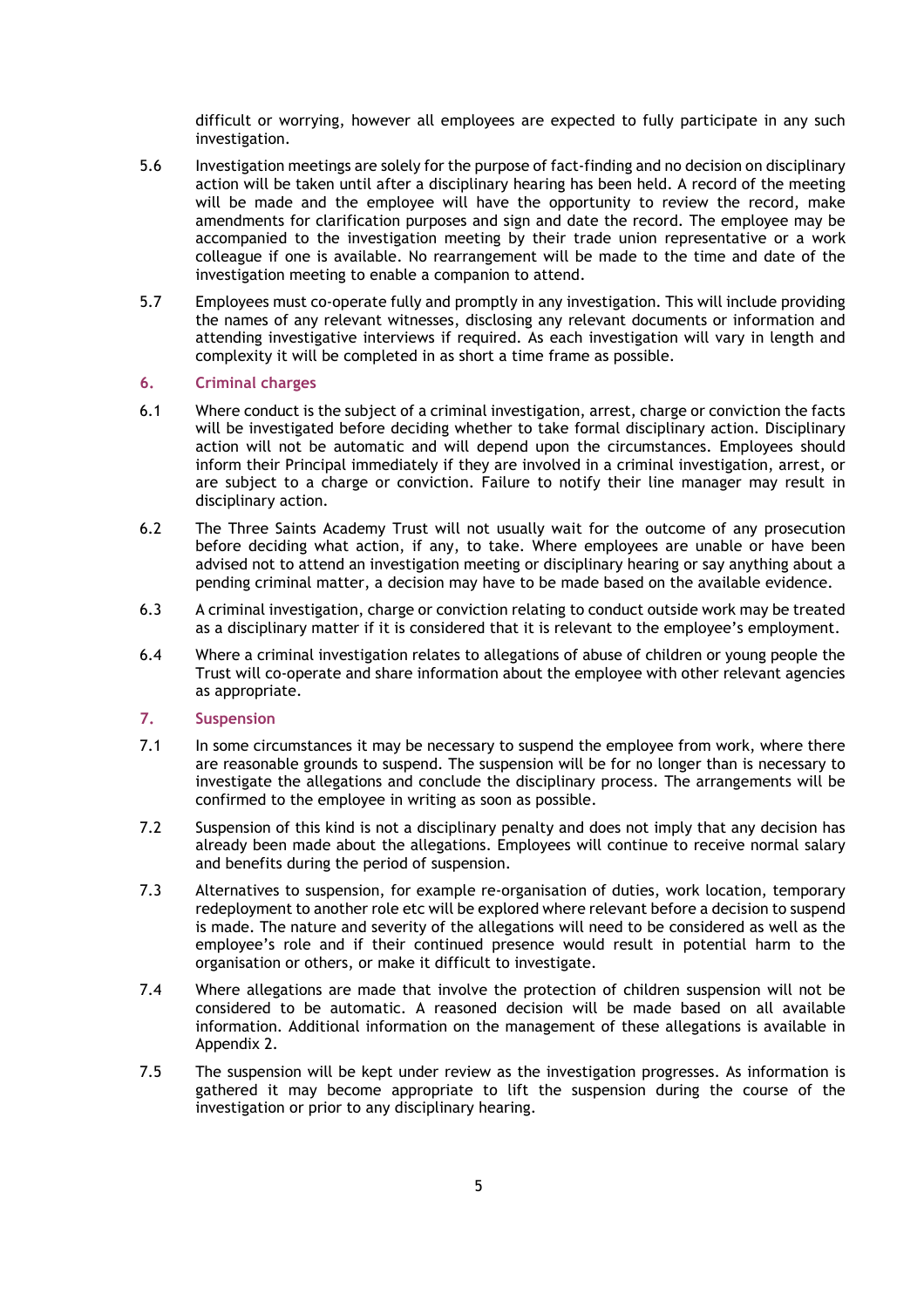The decision to suspend an employee is made by the Trust Board.

# 8. Disciplinary hearing

- 8.1 Following any investigation, if there are grounds for disciplinary action, the employee will be required to attend a disciplinary hearing. The employee will be informed in writing of the allegations against them, the basis for those allegations, and what the likely range of consequences will be if it is decided at the hearing that the allegations are true. They will be informed in writing of their right to be accompanied by their trade union representative or a work colleague. The following will also be included:
	- (a) a summary of relevant information gathered during the investigation;
	- (b) a copy of any relevant documents which will be used at the disciplinary hearing; and
	- (c) a copy of any relevant witness statements, except where a witness's identity is to be kept confidential, in which case as much information as possible will be provided while maintaining confidentiality.
- 8.2 The Principal will be responsible for ensuring that all of the arrangements for the hearing are made and that the employee receives the appropriate paperwork and notice of the hearing.
- 8.3 Five working days written notice of the date, time and place of the disciplinary hearing will be given to provide the employee with a reasonable amount of time to prepare their case based on the information that they have been provided with. The hearing will be arranged as soon as is practicably possible.
- 8.4 If the employee and their trade union representative or work colleague cannot attend the hearing they should inform the Principal immediately and consideration will be given to arranging an alternative time. Employees must make every effort to attend the hearing and failure to attend without good reason may be treated as misconduct in itself. Failure to attend without good reason, or persistent inability to do so (for example for health reasons), may lead to a decision being taken based on the available evidence.
- 8.5 If the employee chooses not to attend the hearing they may choose to send a written statement for consideration at the hearing or their trade union representative may attend on their behalf.

# 9. Role of Companion at Meetings and Hearings

- 9.1 An employee may bring a companion to any hearing or appeal where a formal warning may be issued or dismissal may be a potential outcome. The companion may be either a trade union representative or a work colleague. The employee must inform the Principal conducting the meetings who their chosen companion is, in good time before the hearing. In addition, whilst employees do not normally have the right to bring a companion to an investigation meeting employees are allowed to bring a trade union representative or work colleague to the investigation meeting if one is available. No rearrangements will be made to the time and date of the investigation meeting to enable a companion to attend.
- 9.2 Should the employee choose to bring a companion to the hearing they will be responsible for making these arrangements and for providing their companion with any paperwork that they require for the hearing.
- 9.3 Acting as a companion is voluntary and your colleagues are under no obligation to do so. If they agree to do so they will be allowed reasonable time off from duties without loss of pay to act as a companion.
- 9.4 If the choice of companion is not available at the time a hearing or appeal is scheduled, the employee may propose an alternative time for the hearing or appeal to take place and so long as the alternative time is reasonable and within five working days after the original scheduled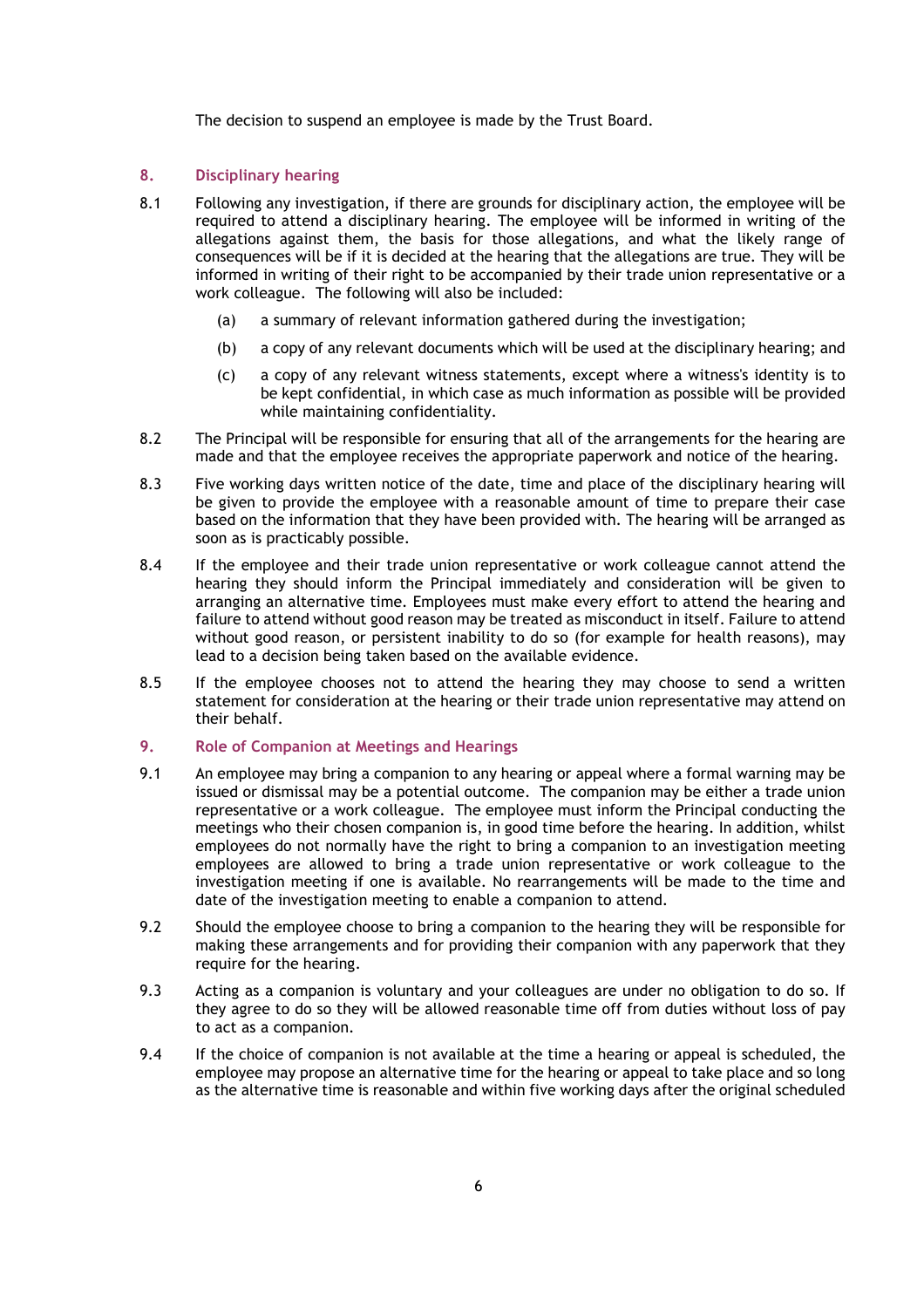date, we will postpone. If the employee's chosen companion will not be available for more than five working days afterwards, we may ask the employee to choose someone else.

- 9.5 A companion may make representations, ask questions, and sum up the employee's position, but will not be allowed to answer questions on the employee's behalf. The employee may confer privately with their companion at any time during a meeting.
- 9.6 We may, at our discretion, allow the employee to bring a companion who is not a colleague or union representative (for example, a member of family) as a reasonable adjustment if the employee has a disability, or if they difficulty understanding English.
- 10. Procedure at disciplinary hearings
- 10.1 The hearing will be chaired by the Principal or a panel of the Board. The Investigating Officer will also normally attend to present the investigation. A member of the Human Resources department may also be present.
- 10.2 At the disciplinary hearing the Investigating Officer will go through the allegations against the employee and the evidence that has been gathered. The employee (or their companion on their behalf) will be able to respond and present any evidence of their own. A format for a disciplinary hearing is attached at Appendix 3.
- 10.3 Relevant witnesses may be asked by the Investigating Officer or the employee to appear at the hearing. The employee must give sufficient advance notice if they wish to call witnesses to ensure that there is time to arrange their attendance. The employee will be given the opportunity to respond to any information given by a witness. However, the employee will not normally be permitted to cross-examine witnesses unless, in exceptional circumstances, the Chair decides that a fair hearing could not be held otherwise.
- 10.4 The Chair may adjourn the disciplinary hearing if there is a need to carry out any further investigations such as re-interviewing witnesses in the light of any new points that have been raised at the hearing. The employee will be given a reasonable opportunity to consider any new information obtained before the hearing is reconvened.
- 10.5 The employee will be informed in writing of the decision and the reasons for it, usually within 5 working days of the disciplinary hearing. Where possible this information will also be explained to the employee in person.

10.6

# 11. Disciplinary penalties

- 11.1 The Principal may find that there is no case to answer and may refer the case back to an informal process. Alternatively the Principal may give the employee a disciplinary warning or dismiss them.
- 11.2 The usual penalties for misconduct are set out below. No penalty should be imposed without a hearing. The Three Saints Academy Trust aims to treat all employees fairly and consistently, and a penalty imposed on another employee for similar misconduct will usually be taken into account but should not be treated as a precedent. Each case will be assessed on its own merits.
- 11.3 A disciplinary warning, or dismissal may be authorised by the Principal, or a panel of the Board.

#### First written warning

- 11.4 A first written warning will usually be appropriate for a first act of misconduct where there are no other active written warnings on the employee's disciplinary record.
- 11.5 A first written warning will usually remain active for twelve months.

# Final written warning

11.7 A final written warning will usually be appropriate for: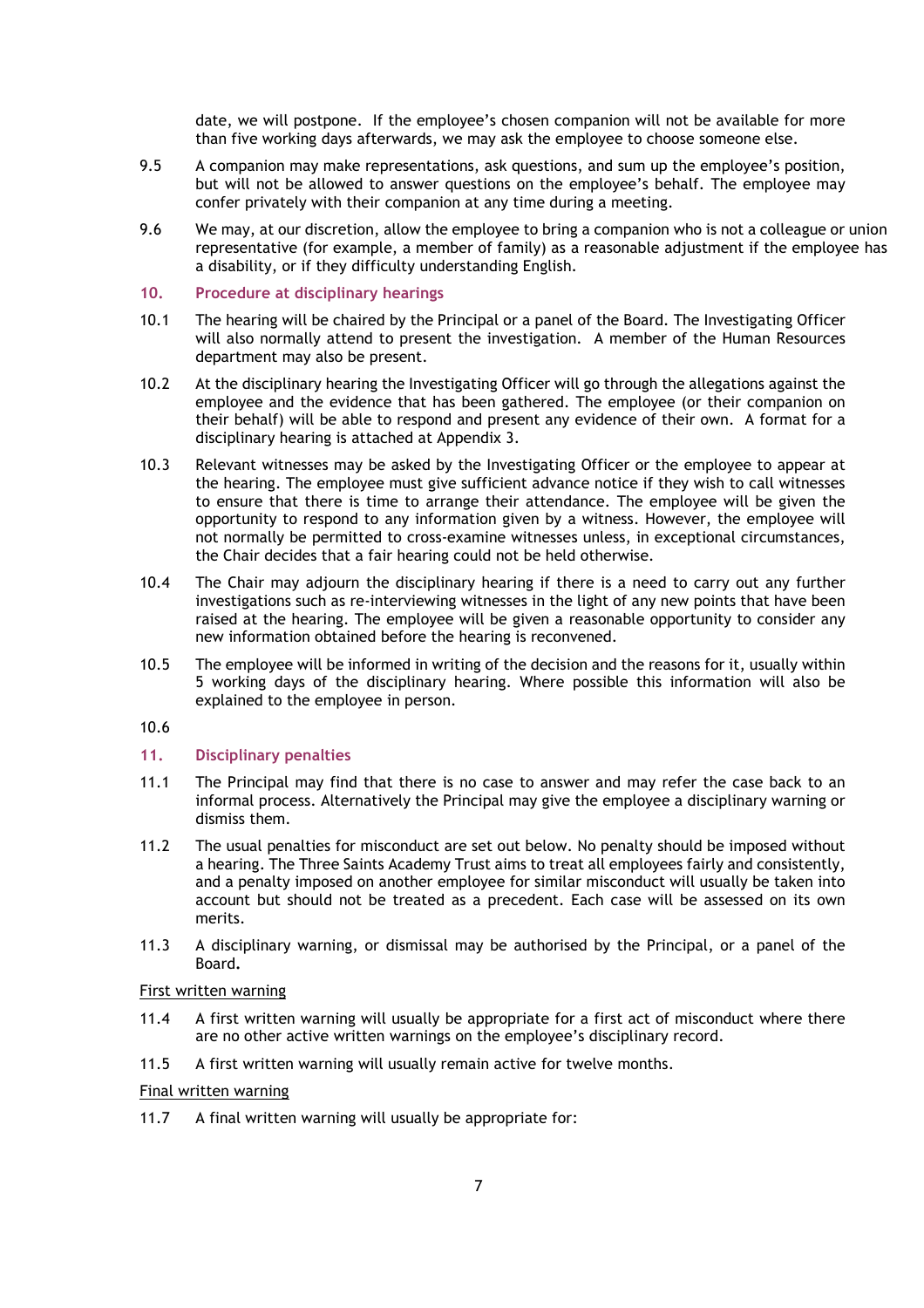- (a) misconduct where there is already an active written warning on the employee's record; or
- (b) misconduct that is considered sufficiently serious to warrant a final written warning even though there are no other active warnings on the record.
- 11.8 A final written warning will usually remain active for 12 months.

#### The effect of a warning

- 11.9 Written warnings will set out the nature of the misconduct, the change in behaviour required, the period for which the warning will remain active, and the likely consequences of further misconduct in that active period.
- 11.10 The conduct will be reviewed at the end of a warning's active period and if it has not improved sufficiently the active period may be extended.

#### Dismissal

- 11.12 Dismissal will usually only be appropriate for:
	- (c) any misconduct during the probationary period;
	- (d) further misconduct where there is an active final written warning on the record; or
	- (e) any gross misconduct regardless of whether there are active warnings on the record. Gross misconduct will usually result in immediate dismissal without notice or payment in lieu of notice (summary dismissal).

#### 12. Appeals against disciplinary action

- 12.1 The employee has the right to appeal against the disciplinary action taken against them. This must be in writing, stating the full grounds of appeal and sent to the Principal within 5 working days of the date on which the employee was informed of the decision.
- 12.2 If the employee is appealing against dismissal, the date on which dismissal takes effect will not be delayed pending the outcome of the appeal. However, if the appeal is successful they will be reinstated with no loss of continuity or pay.
- 12.3 If any new matters are raised in the appeal hearing further investigation may need to be carried out. The Chair may adjourn the appeal hearing if there is a need to carry out any further investigations such as re-interviewing witnesses in the light of any new points that have been raised at the hearing. If any new information comes to light this will be provided to the employee with a summary including, where appropriate, copies of additional relevant documents and witness statements. The employee will have a reasonable opportunity to consider this information before the hearing is reconvened.
- 12.4 The employee must be given written notice of the date, time and place of the appeal hearing. This will normally be no less than two to seven working days. The employee may bring a companion to the appeal hearing (see paragraph 9).
- 12.5 Where possible, the appeal hearing will be conducted by the CEO or a different panel of Directors not been previously involved in the case. The hearing may be a complete re-hearing (which would follow the format for hearings at Appendix 3) or it may be a review of the fairness of the original decision in the light of the procedure that was followed and any new information that may have come to light (in which case the format would be reversed so that the appellant would present their appeal first). This will be at the Principal's discretion depending on the circumstances of the case. In any event the appeal will be dealt with as impartially as possible.
- 12.6 Following the appeal hearing the Principal may:
	- (a) confirm the original decision;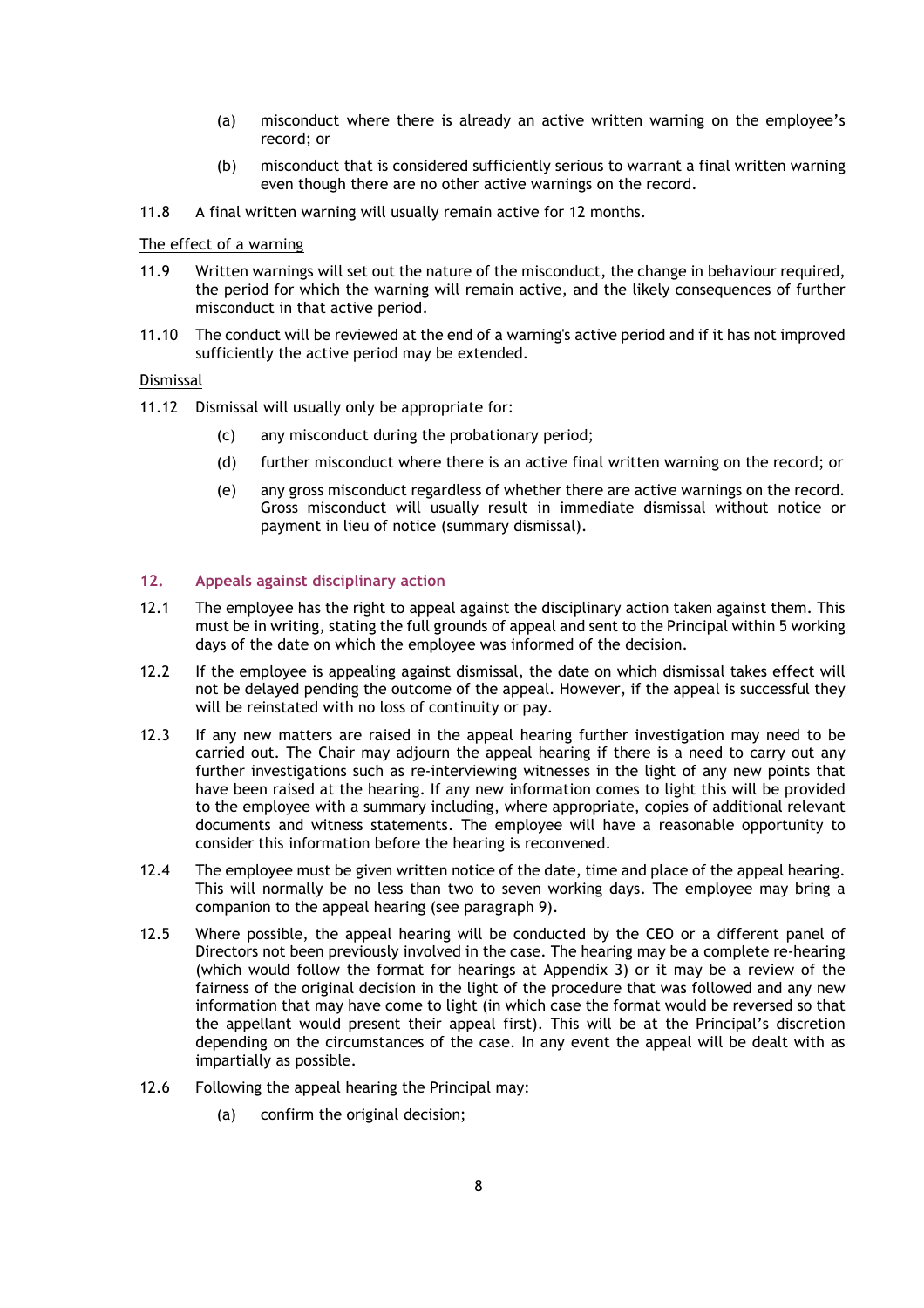- (b) revoke the original decision; or
- (c) substitute a different penalty. Ordinarily a penalty will not be increased on appeal unless there is new information or evidence being available that requires further investigation
- 12.7 The employee will be informed in writing of the decision and the reasons for it, usually within 5 working days of the appeal hearing. Where possible this information will also be explained to the employee in person. There is no further right to appeal.

#### 13. Referrals to external bodies

In cases where employees are dismissed or resign during a disciplinary process a referral to the Disclosure and Barring Service and Secretary of State will be made where the thresholds for referral are met.

## 14. Review of policy

This policy is reviewed and amended every 3 years by Three Saints Academy Trust in consultation with the recognised trade unions. We will monitor the application and outcomes of this policy to ensure it is working effectively.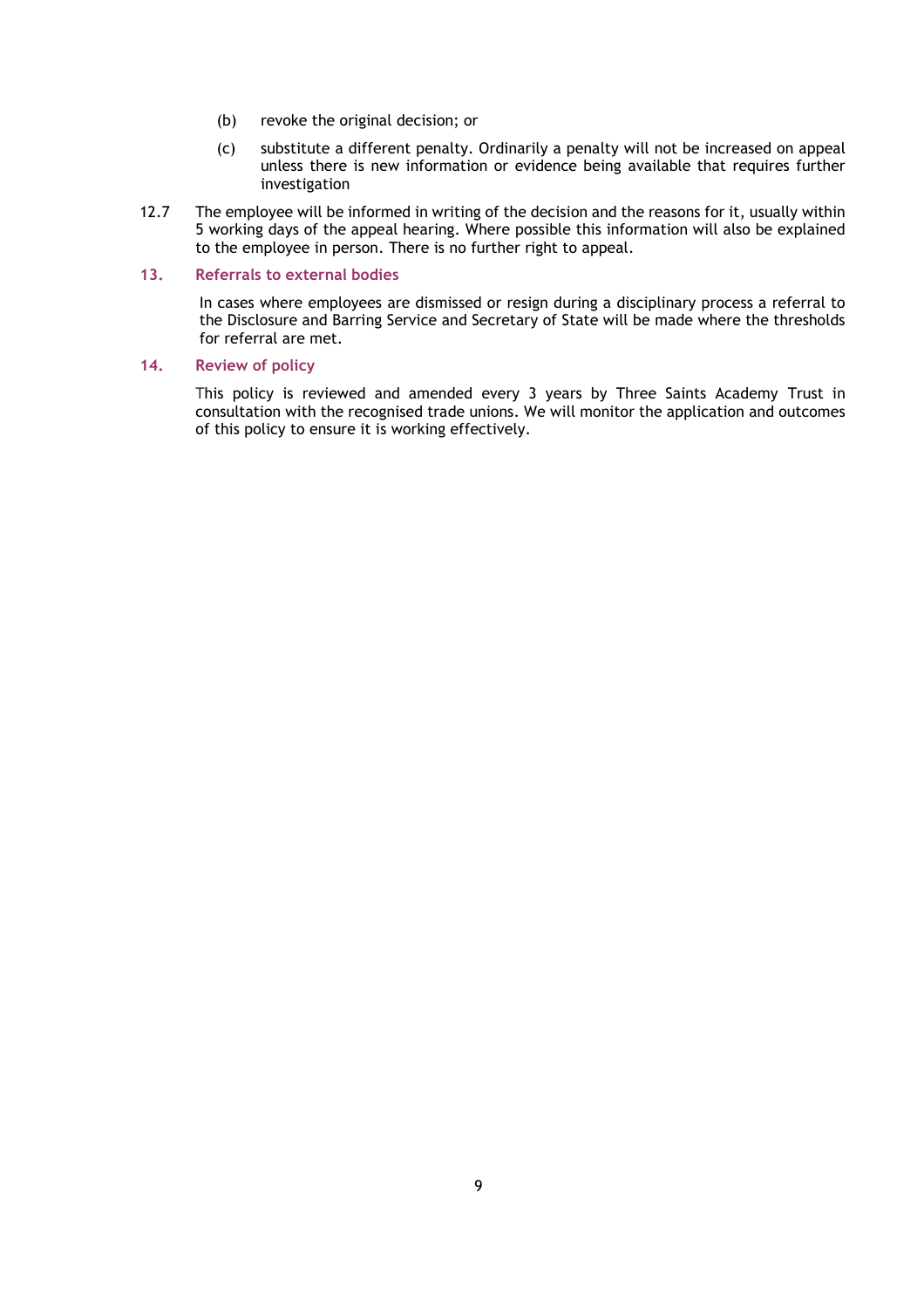#### Appendix 1 - Disciplinary rules

#### 1 Policy statement

- 1.1 The aim of the Disciplinary Rules and Disciplinary Procedure is to set out the standards of conduct expected of all staff and to provide a framework within which the Principal and line managers can work with staff to maintain those standards and encourage improvement where necessary.
- 1.2 If any employee is in any doubt as to their responsibilities or the standards of conduct expected they should speak to their line manager.

#### 2 Rules of conduct

- 2.1 While working for Three Saints Academy Trust you should at all times maintain professional and responsible standards of conduct. In particular you should:
	- (a) observe the terms and conditions of your contract, particularly with regard to:
		- (i) hours of work;
		- (ii) confidentiality;
	- (b) ensure that you understand and follow our Code of Conduct;
	- (c) observe all of the Three Saints Academy Trust's policies, procedures and regulations which are included in the Staff Handbook or notified to you from time to time by means of notice boards, e-mail, the intranet or otherwise;
	- (d) take reasonable care in respect of the health and safety of colleagues, pupils and third parties and comply with our Health and Safety Policy;
	- (e) comply with all reasonable instructions given by the Principal and managers; and
	- (f) act at all times in good faith and in the best interests of the Three Saints Academy Trust and those of our pupils and staff.
- 2.2 Failure to maintain satisfactory standards of conduct may result in action being taken under the Disciplinary Procedure.

#### Misconduct

- 2.3 The following are examples of matters that will normally be regarded as misconduct and will be dealt with under the Disciplinary Procedure:
	- a) Minor breaches of any of the Three Saints Academy Trust's policies
	- b) Minor breaches of an employee's contract of employment;
	- c) Unauthorised use of, the Three Saints Academy Trust's property;
	- d) Poor timekeeping or time wasting;
	- e) Unauthorised absence from work;
	- f) Refusal to follow instructions;
	- g) Excessive use of the Three Saints Academy Trust's telephones, email or internet usage for personal reasons;
	- h) Inappropriate or other offensive behaviour, including using obscene language, victimisation or harassment of other members of staff or pupils;
	- i) Negligence in the performance of duties;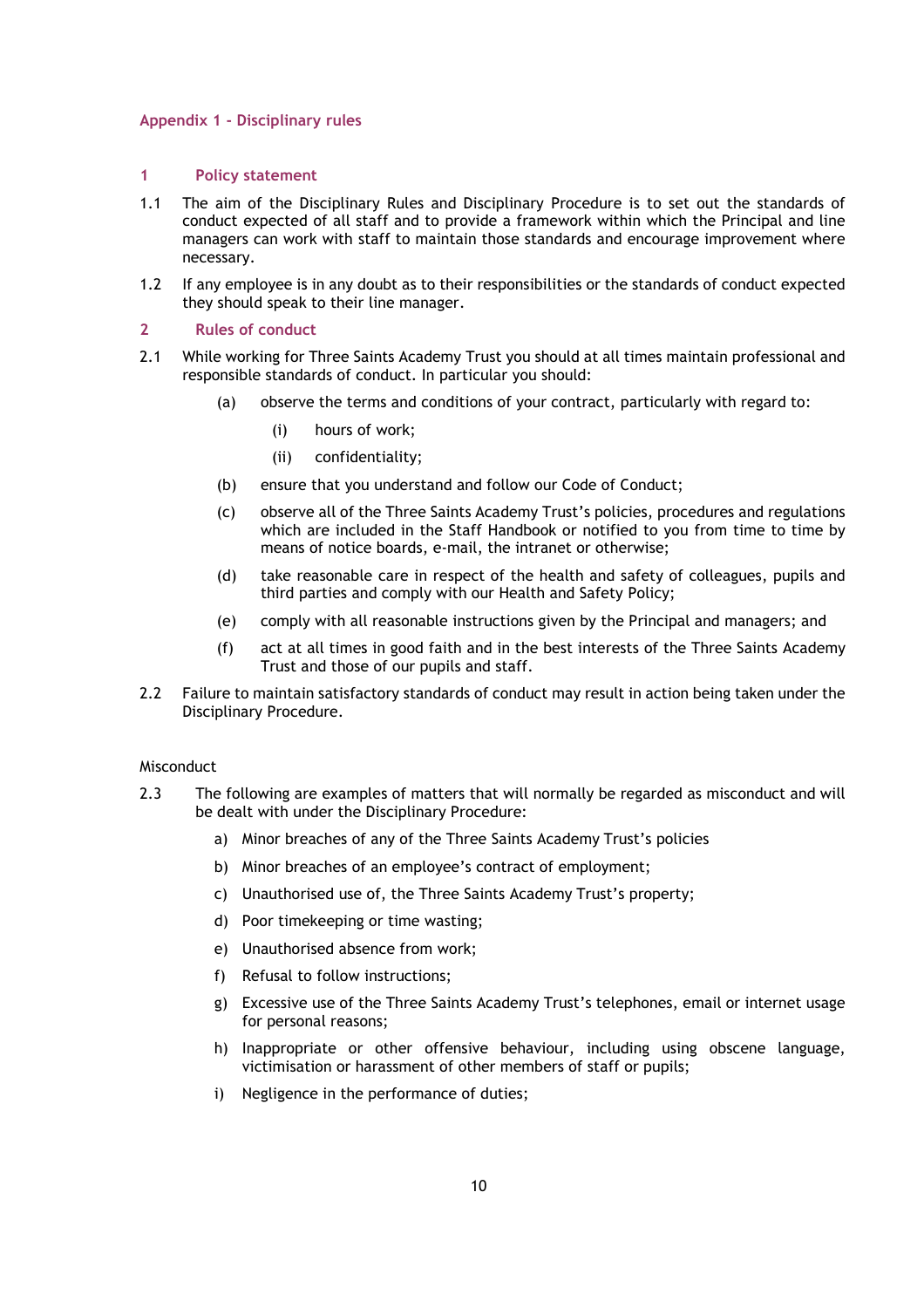- j) Smoking in no-smoking areas, which applies to anything that can be smoked and includes, but is not limited to, cigarettes, electronic cigarettes, pipes (including water pipes such as shisha and hookah pipes), cigars and herbal cigarettes; or
- k) Poor attendance.

This list is intended as a guide and is not exhaustive.

#### Gross misconduct

- 2.4 Gross misconduct is a serious breach of contract and includes misconduct which, in the opinion of the Trust, is likely to prejudice its business or reputation or irreparably damage the working relationship and trust between the Trust and the employee. Gross misconduct will be dealt with under the Disciplinary Procedure and may lead to dismissal without notice or pay in lieu of notice (summary dismissal).
- 2.5 The following are examples of matters that are normally regarded as gross misconduct:
	- a) Theft, or unauthorised removal of property or the property of a colleague, contractor, pupil or member of the public;
	- b) Fraud, forgery or other dishonesty, including fabrication of expense claims and time sheets, pupil's work, examinations or assessments;
	- c) Actual or threatened violence, or behaviour which provokes violence;
	- d) Deliberate damage to the buildings, fittings, property or equipment of the Trust, or the property of a colleague, contractor, pupil or member of the public;
	- e) Serious failure to follow the Trust's child protection procedures;
	- f) Making a false declaration or failing to disclose information in relation to the disqualification from childcare requirements, or becoming disqualified from providing childcare;
	- g) Serious misuse of the Trust's property or name;
	- h) Deliberately accessing internet sites at work or at home, using School equipment, which contain pornographic, offensive or obscene material;
	- i) Repeated or serious failure to obey instructions, or any other serious act of insubordination;
	- j) Bringing the School and or Trust into serious disrepute;
	- k) Being under the influence of alcohol, illegal drugs or other substances during working hours or not being capable of fulfilling your duties because of the effects of alcohol or illegal drugs or other substances.
	- l) Causing loss, damage or injury through serious negligence;
	- m) Serious or repeated breach of health and safety rules or serious misuse of safety equipment;
	- n) Unauthorised use or disclosure of confidential information or failure to ensure that confidential information in your possession is kept secure;
	- o) Acceptance of bribes or other secret payments;
	- p) Conviction or caution for a criminal offence that in the opinion of the Trust may affect our reputation or our relationships with our staff, pupils, parents or the public, or otherwise affects your suitability to continue to work for us;
	- q) Possession, use, supply or attempted supply of illegal drugs;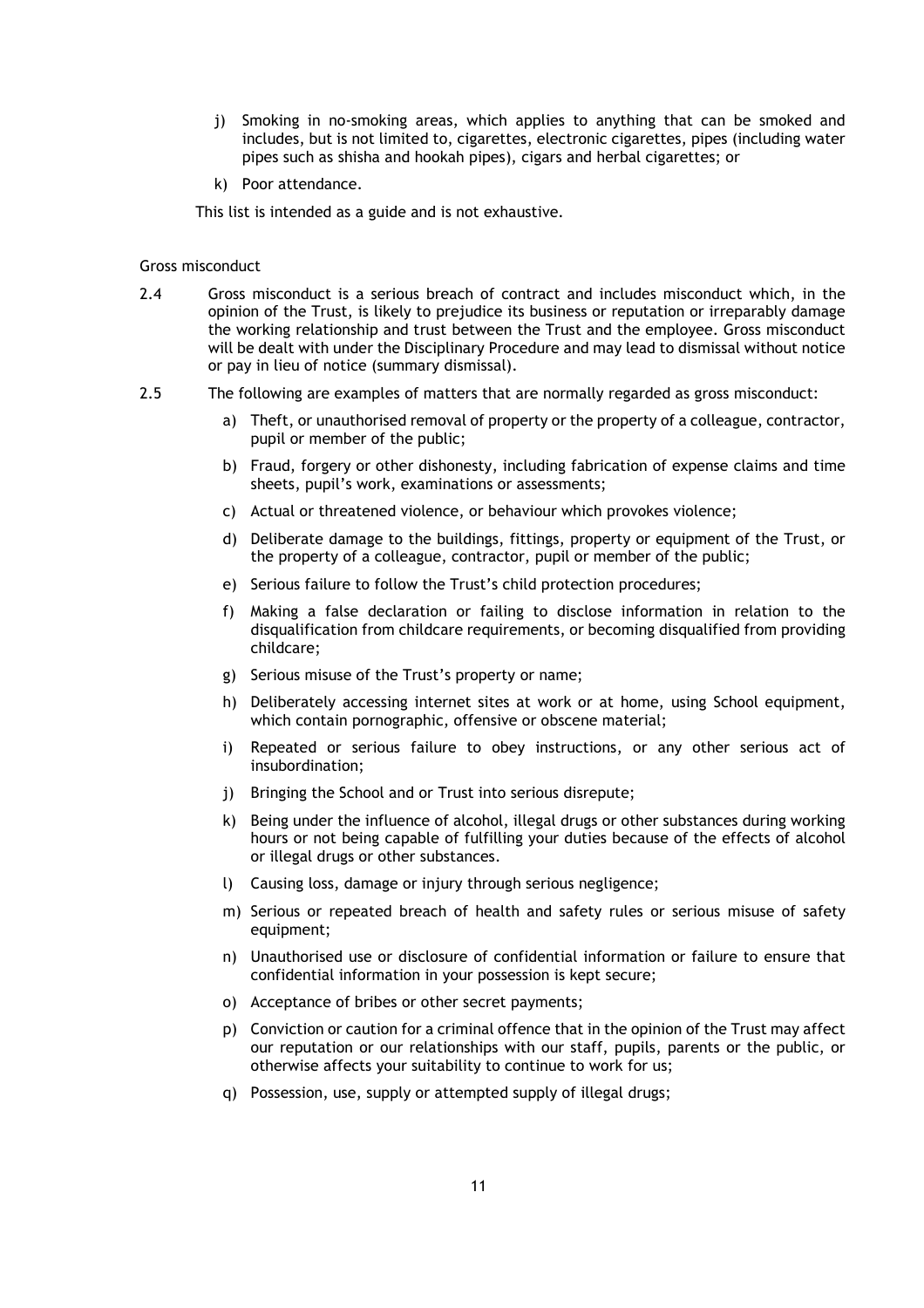- r) Serious neglect of duties, or a serious or deliberate breach of your contract or operating procedures;
- s) Unauthorised use, processing or disclosure of personal data contrary to our Data Protection Policy;
- t) Harassment of, or discrimination against, employees, pupils, parents or members of the public, related to any of the protected characteristics contrary to our Equal Opportunities Policy or our Anti-harassment and Bullying Policy;
- u) Refusal to disclose any of the information required by your employment or any other information that may have a bearing on the performance of your duties;
- v) Giving false information as to qualifications or entitlement to work;
- w) Making a disclosure of false or misleading information under our Whistleblowing Policy maliciously, for personal gain, or otherwise in bad faith;
- x) Making untrue allegations in bad faith against a colleague;
- y) Victimising a colleague who has raised concerns, made a complaint or given evidence information under the Whistleblowing policy, Anti-harassment and Bullying policy, Grievance Procedure, Disciplinary Procedure or otherwise;
- z) Serious misuse of our information technology systems (including misuse of developed or licensed software, use of unauthorised software and misuse of email and the internet) contrary to our ICT user policy;
- aa) Undertaking unauthorised paid or unpaid employment during your working hours;
- bb) Unauthorised entry into an area of the premises to which access is prohibited.

This list is intended as a guide and is not exhaustive.

In some instances, offences which would normally constitute gross misconduct may be considered as misconduct because of mitigating circumstances. Similarly, issues which would normally be treated as misconduct may, in certain circumstances, be considered so serious that they constitute gross misconduct.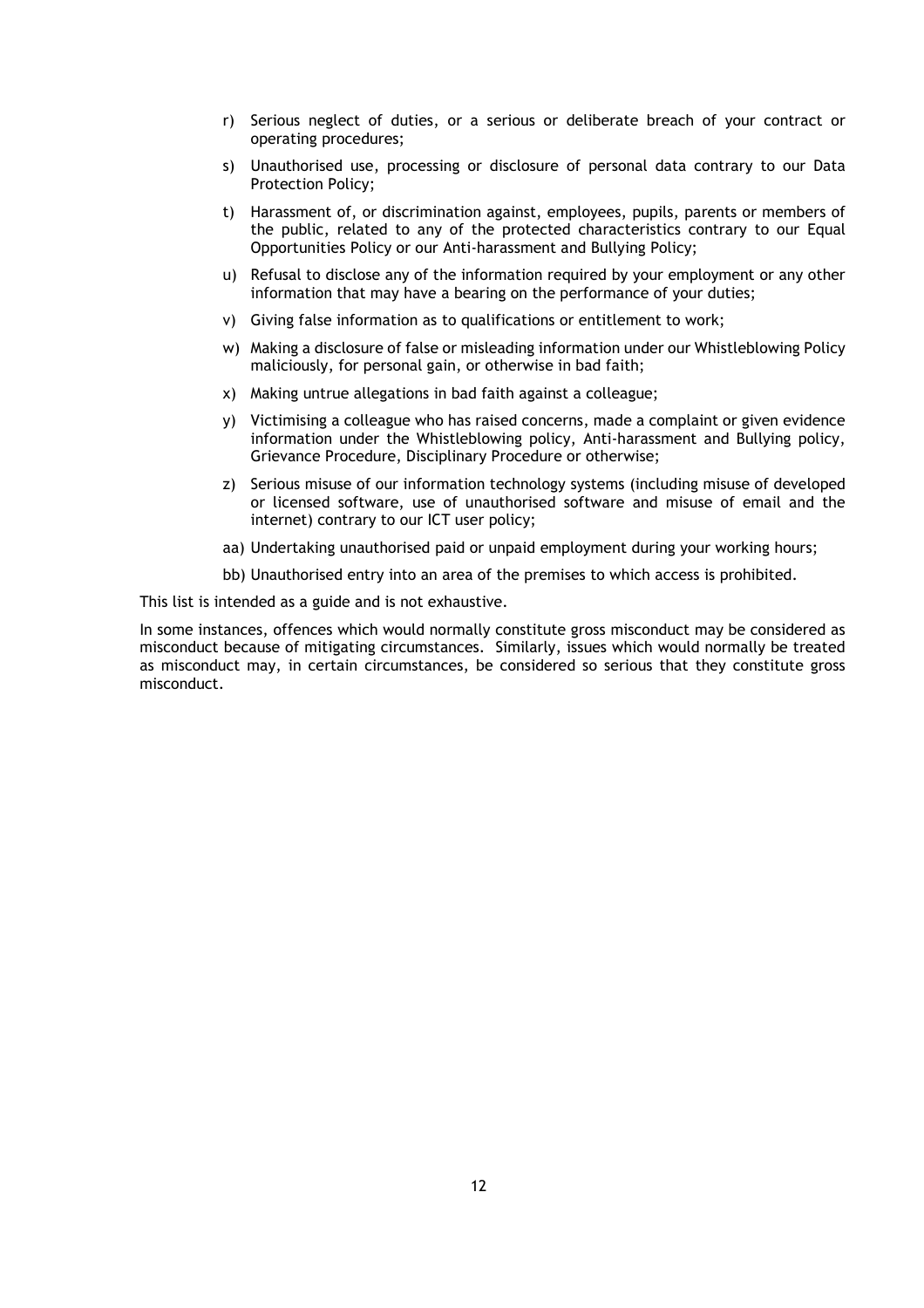# Appendix 2 - Managing allegations of abuse against teachers and other staff

In dealing with allegations of abuse against employees the statutory guidance Keeping Children Safe in Education needs to be followed in ensuring that children and young people are not at risk of harm as well as supporting employees through the relevant processes.

#### 1. Scope

- 1.1 This appendix will be used alongside the Disciplinary Procedure where allegations have been made that might indicate a person would pose a risk of harm if they continue to work in regular or close contact with children in their present position, or in any capacity.
- 1.2 It will be used in respect of all cases in which it is alleged that an employee has:
	- behaved in a way that has harmed a child, or may have harmed a child;
	- possibly committed a criminal offence against or related to a child; or
	- behaved towards a child or children in a way that indicates that they would pose a risk of harm if they work regularly or closely with children.
- 1.3 As with other conduct issues the behaviour of employees outside of work may impact on their role within the School or Trust. Therefore, if concerns are brought to the School or Trust's attention about an employee's behaviour in regard to their own children or any other child/ children outside of the School or Trust, consideration will be given to any implications for children with whom the employee has contact with at work.

#### 2. Initial considerations

- 2.1 Where the Designated Safeguarding Lead or Principal determines that the allegations meet the criteria above they will immediately contact the Designated Officer of the Local Authority<sup>1</sup> and provide them with all relevant information.
- 2.2 The Designated Officer of the Local Authority and the Principal will consider the nature, content and context of the allegation and agree a course of action. The Designated Officer of the Local Authority may ask for further relevant information to be provided or obtained such as previous history, whether the child or their family have made similar allegations, and the individual's current contact with children.
- 2.3 Outcomes of initial considerations;
	- 2.3.1 No further action by external agencies or the Trust is to be taken in regard to the individual facing the allegation. The decision and reasons for this will be recorded. The Principal will agree with the Designated Officer of the Local Authority what information should be put in writing to the employee and what if any action is appropriate to take in respect of the person making the allegation. After consulting the Designated Officer of the Local Authority, the Principal will inform the employee about the allegation and provide them with as much information as possible at the time.
	- OR
	- 2.3.2 No further action by external agencies, but Principal determines further action is required and will refer to the Disciplinary Procedure.
	- OR

l

2.3.3 The Designated Officer of the Local Authority determines that a strategy discussion is needed, or police or Local Authority's social care services need to be involved. The Designated Officer of the Local Authority will coordinate the appropriate arrangements and will inform the Principal. The Principal should not provide any

<sup>1</sup> Formally known as Local Authority Designated Officer (LADO)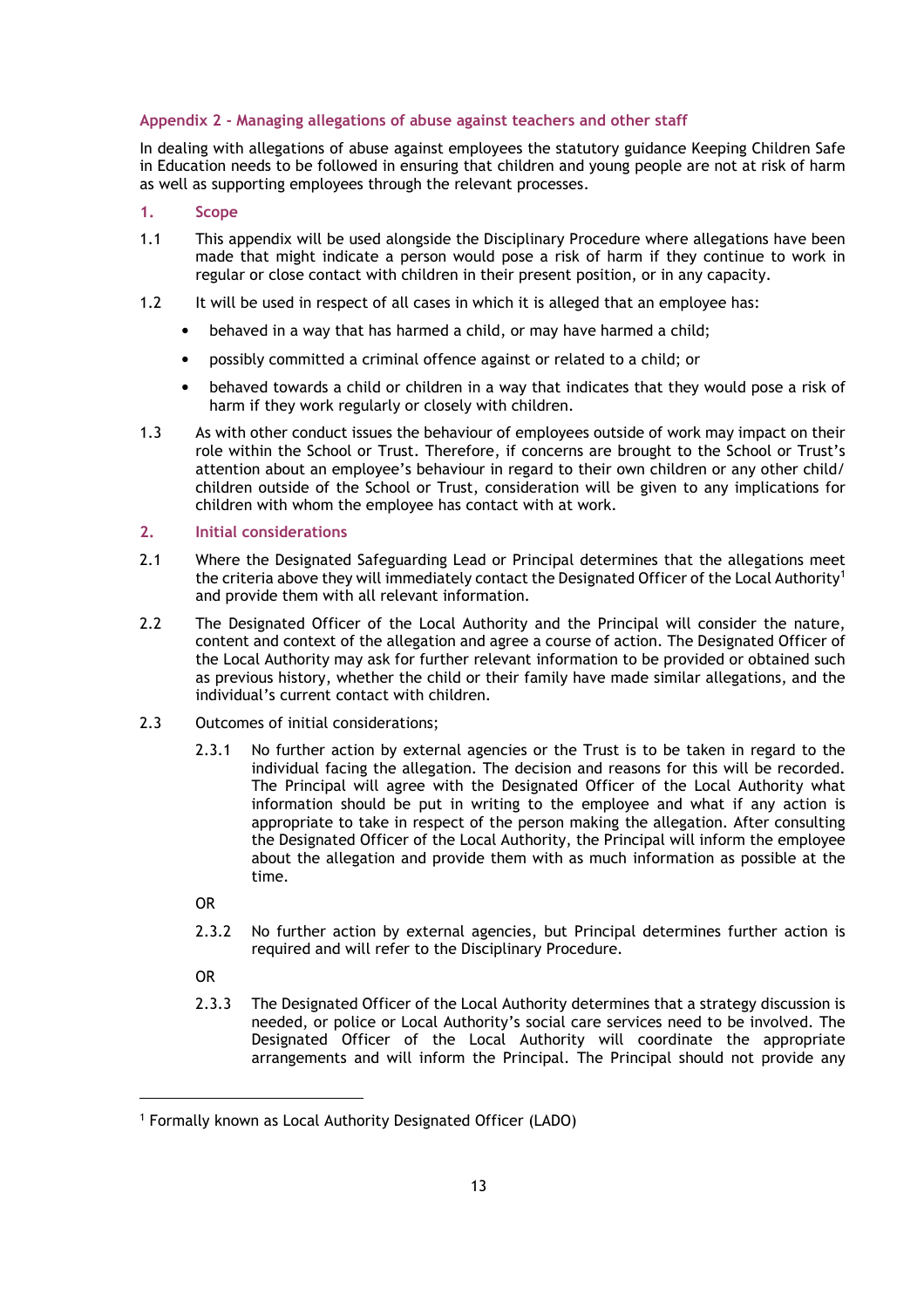further information to the employee. The strategy discussion will determine what action will be taken and by whom. The point at which the Trust can continue with its own disciplinary procedures will be determined. No further investigation should be carried out until agreed through this process.

# 3. Suspension

- 3.1 Suspension will not be an automatic response when an allegation is reported and alternative arrangements will be considered. The risks of the employee remaining in the Trust during any process of investigation will be carefully evaluated. In cases where there is cause to suspect children at the Academy are at risk of significant harm, or the allegation warrants investigation by the police, or is so serious that it might be grounds for dismissal the employee will usually be suspended.
- 3.2 Suspension will be managed as per the Disciplinary Procedure.
- 3.3 The Principal will consider the advice of the Local Authority children's social care services or the police with regard to suspension, but will make their own informed decision with regard to the suspension of any employee.

# 4. Support for Staff

- 4.1 Where an employee is the subject of an allegation of abuse the Three Saints Academy Trust recognises that in most circumstances this will be a time of stress and anxiety. Employees are advised to seek support from their trade union representative or an appropriate colleague. If the employee feels it is beneficial a referral to the Trust's occupational health provider will be arranged.
- 4.2 The employee will be kept informed of the likely course of action as the case progresses unless there is an objection by the Local Authority social care services or the police.

# 5. Confidentiality

 The provisions in the Disciplinary Procedure regarding confidentiality apply to cases where allegations of abuse are made. The Trust will make every effort to maintain confidentiality and guard against unwanted publicity. During the process of managing these types of allegation the Trust will only release information to the wider Trust community for the purposes of reducing speculation.

#### 6. Investigations

- 6.1 Investigations under the Disciplinary Procedure will not usually commence until agreement from the Designated Officer of the Local Authority and any other external agencies involved in dealing with the allegations have agreed that the Trust can proceed. The provisions in the Disciplinary Procedure regarding investigations apply where allegations of abuse are made. Those undertaking investigations into allegations of abuse should be alert to any sign or pattern which suggests that the abuse is more widespread or organised than it appears at first sight, or that it involves other perpetrators or institutions. It is important not to assume that initial signs will necessarily be related directly to abuse, and to consider occasions where boundaries have been blurred, inappropriate behaviour has taken place, and matters such as fraud, deception or pornography have been involved.
- 6.2 Interviewing pupils. The Investigating Officer will avoid interviewing pupils unnecessarily. Information will be gathered from the Local Authority social services and the police where available and accessible.
- 6.3 Photographing pupils. The Investigating Officer or any other person at the Trust will not take photographs of pupils to support allegations of abuse. In cases where the Principal determines it appropriate to record injuries to a pupil they will use the appropriate procedure, eg body mapping, or refer to the Designated Officer of the Local Authority, the Local Authority social services or the police for advice. Photographs and other information provided by external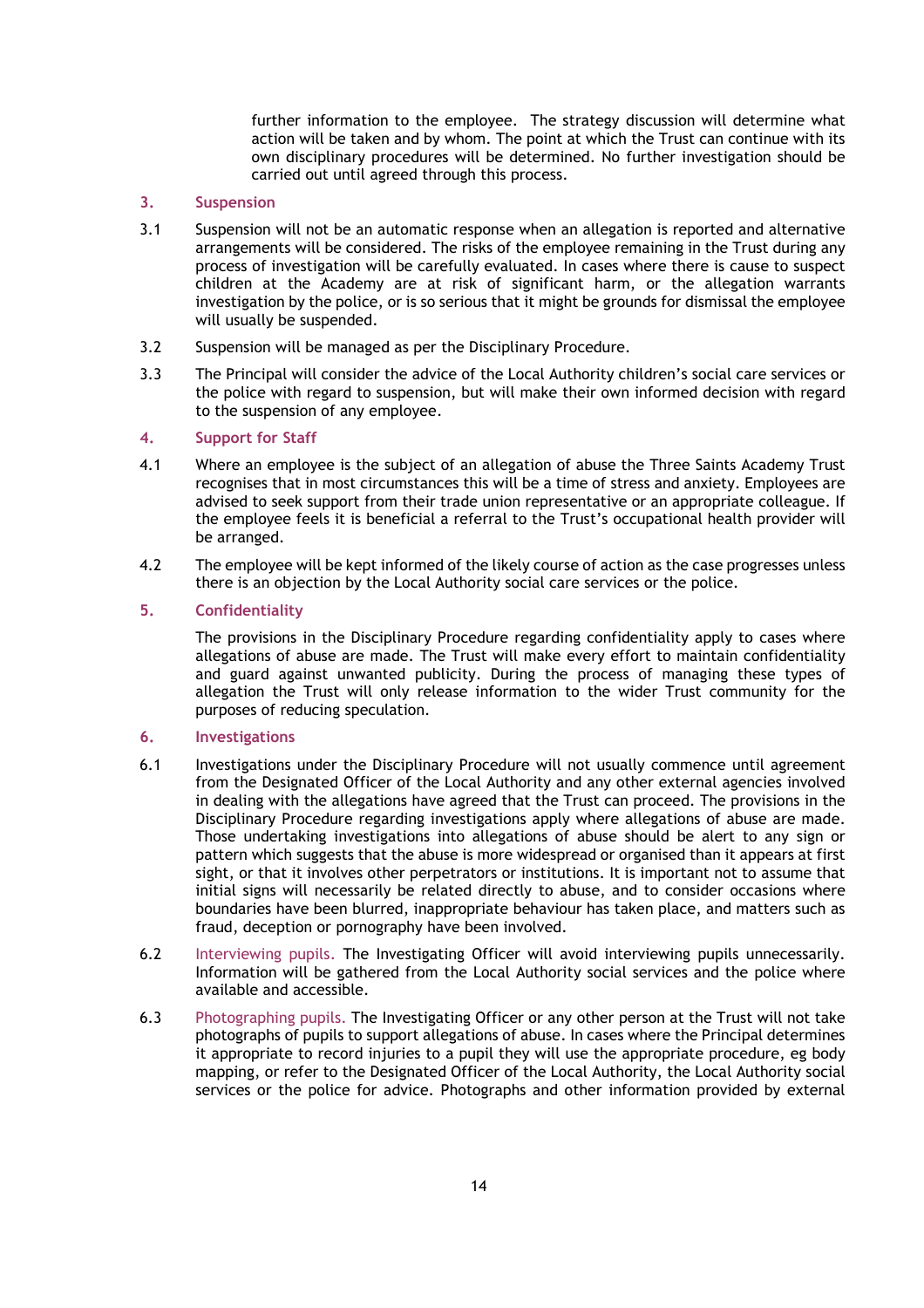agencies may be used as a part of the investigation process if appropriate and authorised by the relevant agency.

#### 7. Possible outcomes<sup>2</sup>

On the conclusion of the investigation one of the following four outcomes will be determined:

- Substantiated: there is sufficient evidence to prove the allegation (on the balance of probability)
- Malicious: there is sufficient evidence to disprove the allegation and there has been a deliberate act to deceive
- False: there is sufficient evidence to disprove the allegation
- Unsubstantiated: there is insufficient evidence to either prove or disprove the allegation. The term, therefore, does not imply guilt or innocence

#### 8. Malicious allegations

The Three Saints Academy Trust consider the making of malicious allegations to be unacceptable. Any allegations found to not have been made in good faith by a pupil, parent, other employee or any other person may result in action being taken. Any allegation that is found to be malicious will be removed from the file of the employee that has been accused.

#### 9. Records and references

 $\overline{a}$ 

 A record of the allegations, any investigation and the outcome will be kept on the employee's file, in accordance with our data protection policy and our Retention and Destruction Policy which complies with the requirements of Data Protection Legislation. The employee will be provided with copies of any records held. These records will remain on file until normal retirement age or for a period of 10 years from the date of the allegation if that is longer. Details of allegations that are proven to be false, unsubstantiated or malicious will not be referred to in any reference that the Three Saints Academy Trust provides for the employee concerned.

 $<sup>2</sup>$  Under KCSiE, schools may wish to use the additional definition of 'unfounded' to reflect cases</sup> where there is no evidence or proper basis which supports the allegation being made. It might also indicate that the person making the allegation misinterpreted the incident or was mistaken about what they saw. Alternatively they may not have been aware of all the circumstances.